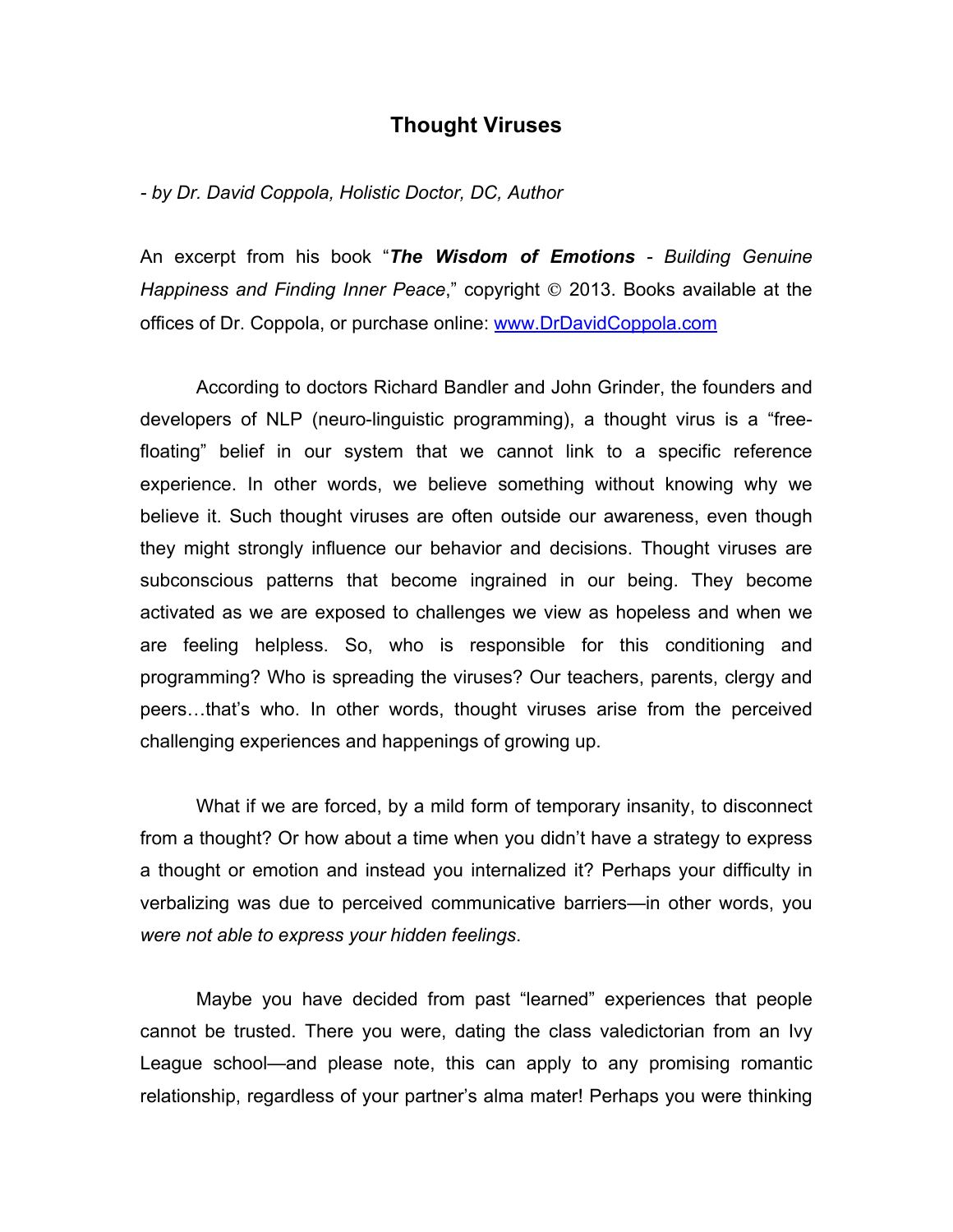something along the lines of, "Do I really deserve to feel this much love, this much joy…the potential for togetherness, stability *and* financial success?" Unfortunately, you may have bowed out of the relationship from the fear of being abandoned and hurt, when success was on the doorstep. Don't beat yourself up. You acted out of self-defense and self-protection. It wasn't a weakness. It *was*, however, a thought virus. You simply didn't, at the time, have the tools, strategies and support to stay connected to fulfill a dream. Be willing to "un-learn" what you have learned from your misfortunes or so-called "bad" experiences.

Thought viruses come in four different forms: *triggering*, *limiting*, *killer* and *Gemini*.

## *A Triggering Thought Virus*

*Triggering* thought viruses can be activated when we are experiencing a situation that "triggers" a protective, aggressive or defensive response. If we are bombarded with triggering thought viruses we begin to live in a "cause-andeffect" world instead of creating our reality. Something happens and we end up acting out the same scenario time and time again. A wise man named Dr. Victor Frank once told me, "If you keep doing what you've always been doing, you're going to get what you've always gotten."

An example of a triggering thought virus would be if whenever someone cuts you off while driving, you immediately curse the other driver and perhaps even give them a nasty gesture. This leads to feelings of frustration, anger and what is known as road rage. This virus, which overcomes the mind, foregoes any etiquette training and dodges the diplomatic filter within your brain.

The subconscious reactive mind is then activated and responds inappropriately. Triggering thought viruses can escalate into arrogance and disrespect in social situations. For example, suppose you are disrespectfully cut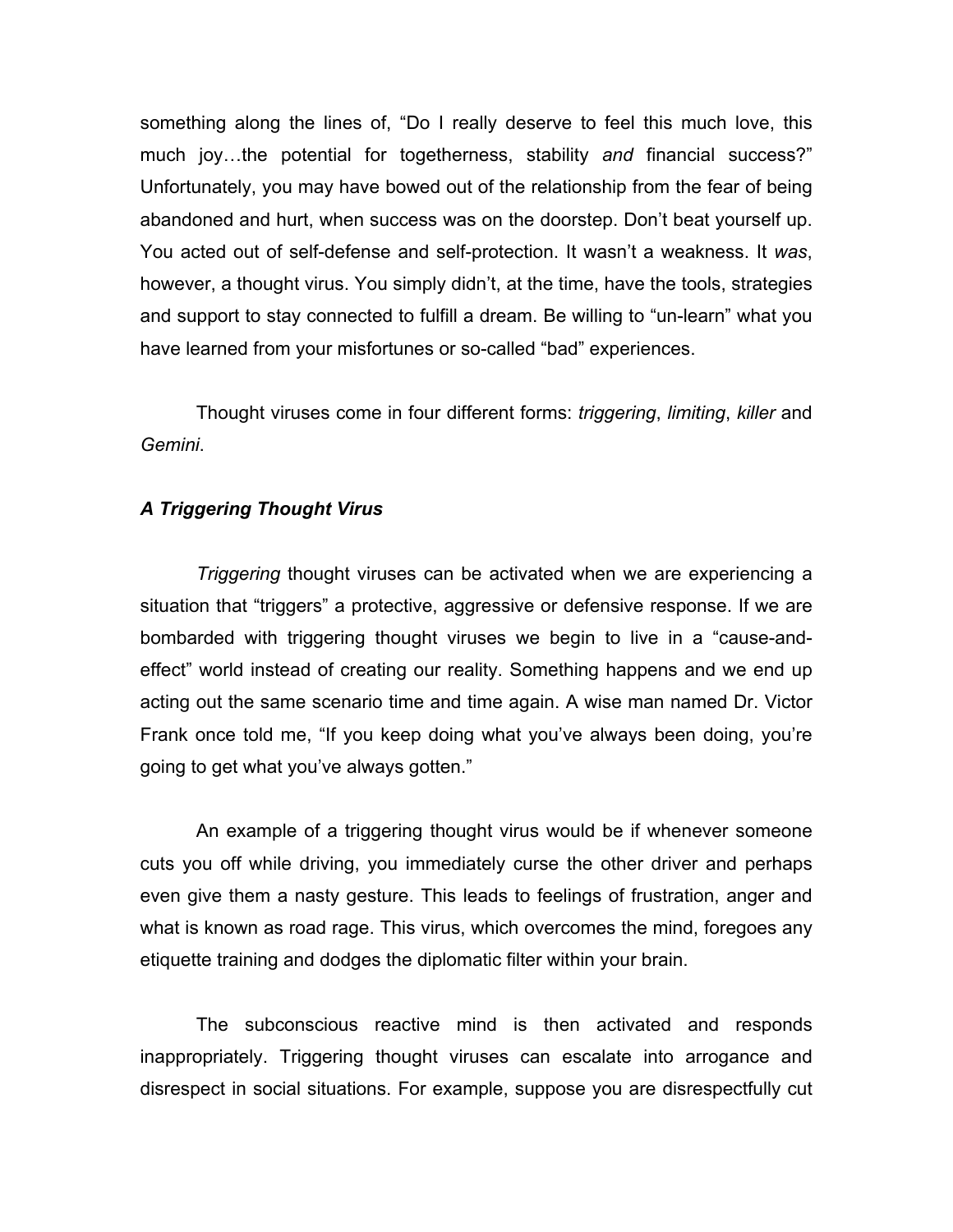off during a conversation and then you automatically respond in a cheeky, condescending manner. This is certainly not in your innate loving-kind nature, but a triggering effect occurred.

#### *A Limiting Thought Virus*

*Limiting* thought viruses are non-physical in nature. However, they *do* affect the whole body just like a cold or flu virus can. They cause symptoms like stomachaches or headaches, as do flu viruses, but they are derived from subconscious thought patterns. Limiting thought viruses, like their microscopic cousins—the cold and flu viruses, arise when we are vulnerable or overwhelmed. Viral "bugs" are opportunists in that they overtake the body when the environment is ripe for attack and the immune system is compromised.

Imagine you are a fourteen-year-young man and your baseball coach tells you after countless attempts at hitting curveballs, "Ah, forget it son, you'll never hit a curve ball!" Fast forward a few years and you are an extremely talented eighteen-year-old third baseman in college with an opportunity to try out for a major league team. What happens? You fail to impress the scout because you struck out six times in a row as you were thrown seventy mph curve balls. Meanwhile, in batting practice, you were hitting ninety mph fast balls out of the park. It wasn't that you couldn't hit a curve ball. It was that you *thought* you weren't able to because of a *limiting* thought virus. In this example a limiting thought virus affects the body's ability to overcome the conditioned belief of the mind. One very effective way to treat a limiting thought virus is to re-visit it, then clear or harmonize it using The LifeLine Technique<sup>®</sup>.

Here's another example of a limiting thought virus. A seven-year-young girl struggles to finish her math homework. She's only in second grade and it's getting late in the evening. Her mom is going over her worksheet and finds she's got almost half the problems wrong and says, "Don't worry dear; you'll never be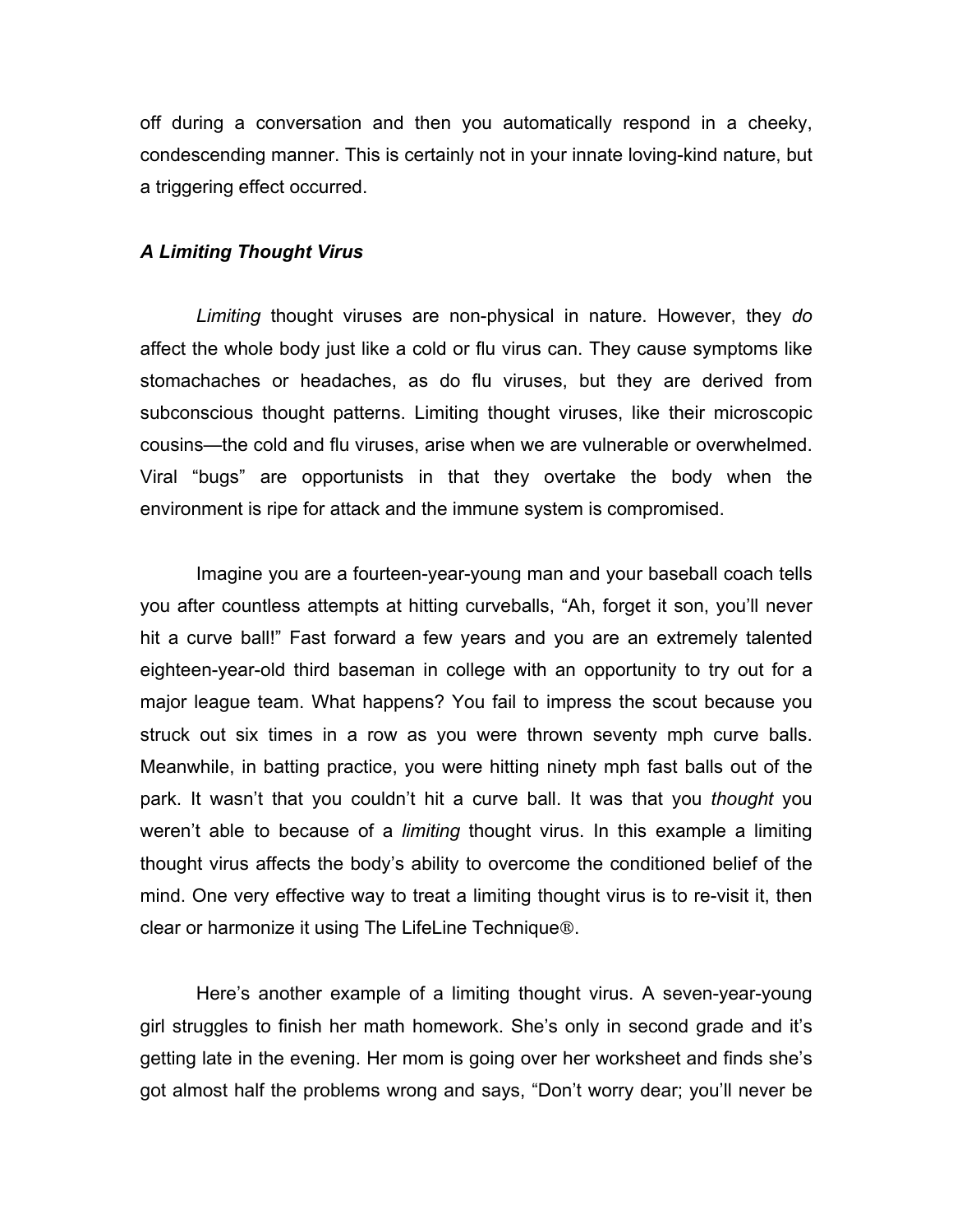good at math. I wasn't, and neither was my mother. I believe it's in our genes. Let's go to bed." From that point on, it's possible this little girl will grow up believing she'll never be adept at mathematics. She may even suffer from math scores that hover around sixty percent, barely passing, and she may actually come to hate numbers, figures, algebra, geometry and accounting. She may miss all the fun with math, which I, personally, have found to augment problem solving. After all, with math, you know when you've got it right or not. It *is* an exact science. And when you get it, it's very rewarding and has applications throughout our lives, from creating budgets to calculating tips to financial planning.

We overcome challenges by being creative and by realizing there are infinite possibilities available to us in this world. As children, we begin the process of living on purpose and developing a sense of self-worth by realizing that we have the ability to succeed. This belief becomes an invaluable character trait when problems and challenges arise. Limiting thought viruses get in the way of growing and learning and can make life quite difficult. Thought viruses contribute to imbalances in physical health, which in turn can lead to medical diagnoses and treatment. This process sometimes can give rise to additional limiting thought viruses. For example, a physician can lead you to believe you have to be on a medicine for the rest of your life, or a chiropractor can lead you to believe you need to be adjusted every week for the rest of your life. But remember, anything is possible and you have options.

I was traveling in Southeast Asia in the summer of 2005 with my dear friend Dr. Darren Weissman, who is the developer of The LifeLine Technique<sup>®</sup>. While we were touring Bangkok, Darren decided to have his fortune told by an awesome-looking old Thai man. This wise-looking, yet frail, long-bearded source of ancient wisdom told Darren he would live a long, prosperous life and be a gift to those who knew him, learned from him, and followed him. All of this is true!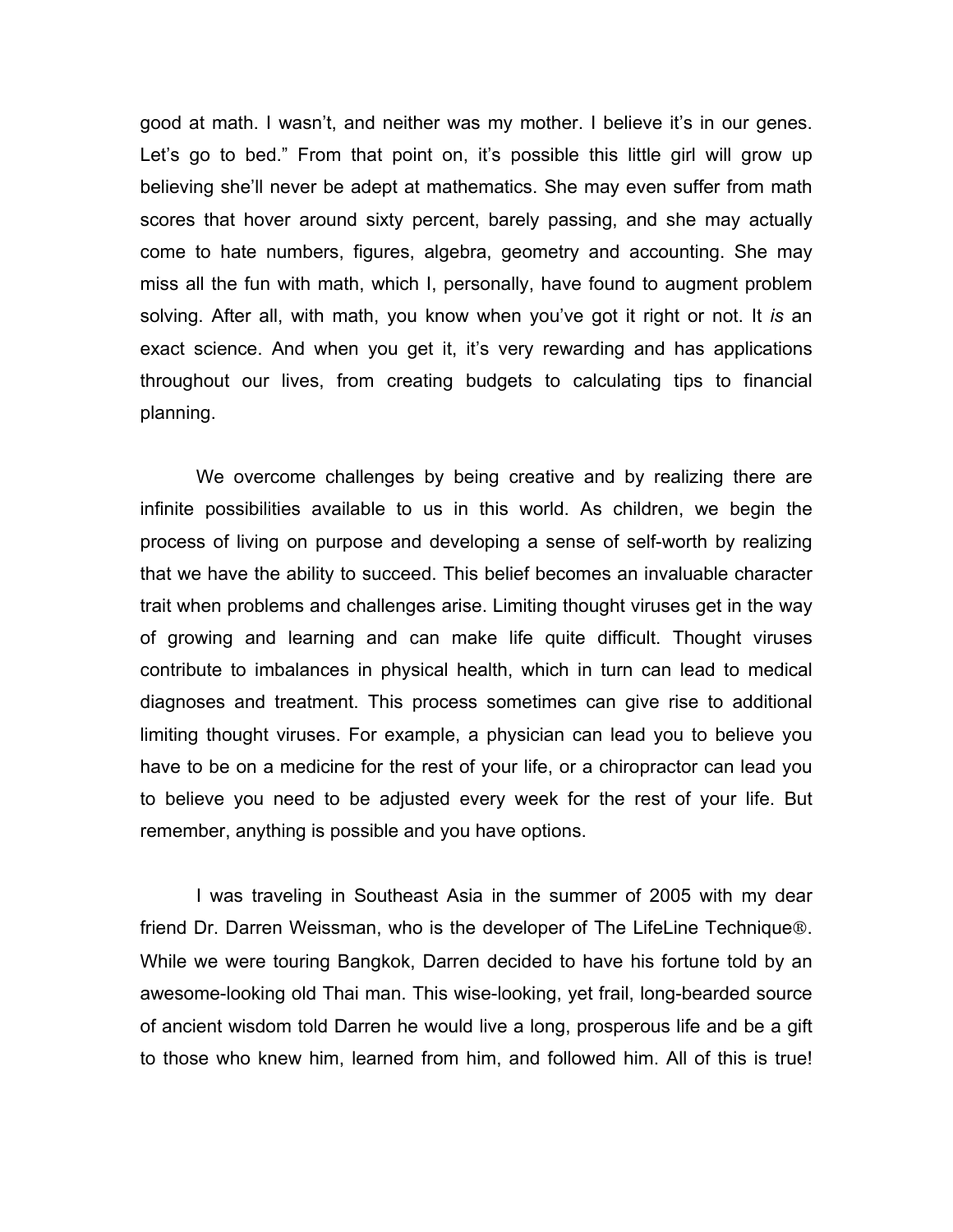Darren is now an internationally renowned holistic doctor, speaker, educator and best-selling author of *The Power of Infinite Love & Gratitude*.

Besides being incredibly accurate with his palm reading and his use of the Chinese calendar wheel, he proceeded to tell Darren he would die around the age of eighty-four, to which Darren immediately proclaimed "Wow! I'm going to clear that limiting thought virus right now!" We both had a good laugh afterwards and moved on to tour Bangkok's Grand Palace.

### *A Killer Thought Virus*

*Killer* thought viruses are a combination of multiple triggering and multiple limiting thought viruses. They are responsible for acts of suicide and severe depression. They literally program a person into living in death modes. Killer thought viruses lead to complete breakdown of the bodily systems that are designed to protect and cooperate in a holistic manner. They are often associated with the cause of cancer and they must be detected and harmonized or cleared to allow for a shift into the awareness that "life has meaning."

Like other thought viruses, killer thought viruses can be harmonized and cleared by using The LifeLine Technique<sup>®</sup>. If untreated, cells invaded by a killer thought virus can move from anaplasia to dysplasia and finally present themselves as cancer cells. After harmonization and clearing of a killer thought virus, these same cells can progress into healthy cells. After all, it's in their nature to be healthy!

The cells in our bodies have always maintained an ability to regenerate healthy, vibrant living tissues. It's just our conditioned minds that succumb to the accelerated degeneration we see so often. The fact is, all humans have the ability to live to be ninety to one-hundred-plus years of age. Sometimes we find ourselves believing in the limiting thought virus of: "I probably will die around age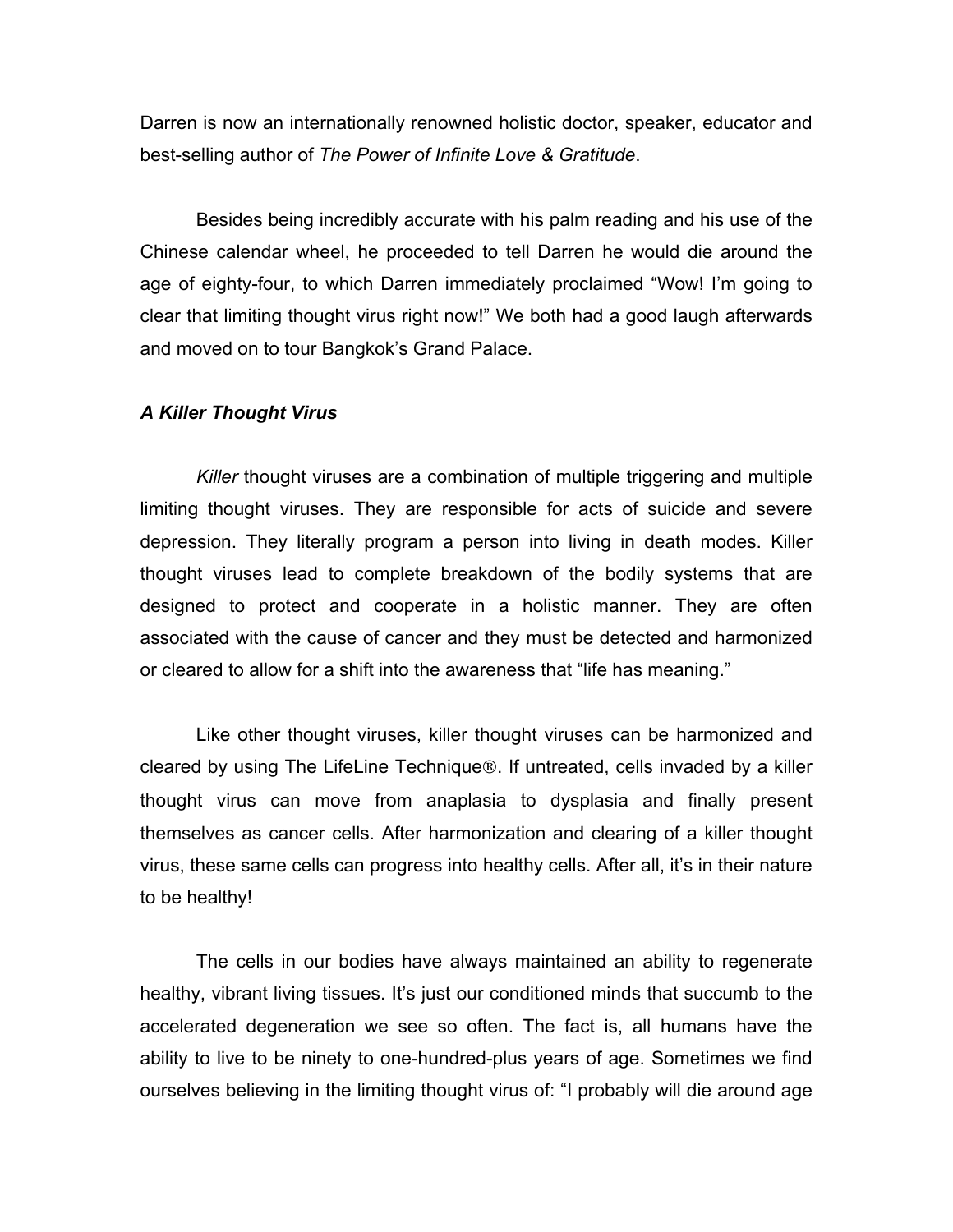seventy-five, because both my father and grandfather died at that age." Talk about digging your own grave at such a young age these days. Personally, I'm thinking, "Wow, I've reached fifty years of age. I'm so happy I've still got half of my life left to live, love and laugh!"

#### *A Gemini Thought Virus*

*Gemini* thought viruses are examples of times when we think we need to be someone else in a certain situation or when we are feeling like we need to hide our true selves due to the pressure of compromising circumstances. This is where shame and guilt perpetuate. Gemini thought viruses can be likened to a clown who is wearing a painted face of a huge smile but deep down inside he feels very sad.

This is when we struggle to accept who we are and in turn portray who we think we should be. In effect it reveals fakeness about us. When we are not able to embrace ourselves, others will likewise find us unappealing. To overcome Gemini thought viruses, we must embrace all sides and all parts of ourselves, both the positive and negative.

One of the most respected, brilliant teachers of Indian Ayurvedic medicine is Dr. Deepak Chopra. He has taught me many things. One of the more profound concepts he professes is, "If you were to pick out ten characteristics of someone you really admire and then ten characteristics of someone you really despise…know that you are a combination of all of these twenty traits!" If you don't possess those ten traits you despise in others, you would never have the awareness to pick them out in the first place!

It is when we become aware of the negatives that we create the opportunity to consciously choose to change. This is when we can appreciate contrast of character and act to better ourselves.